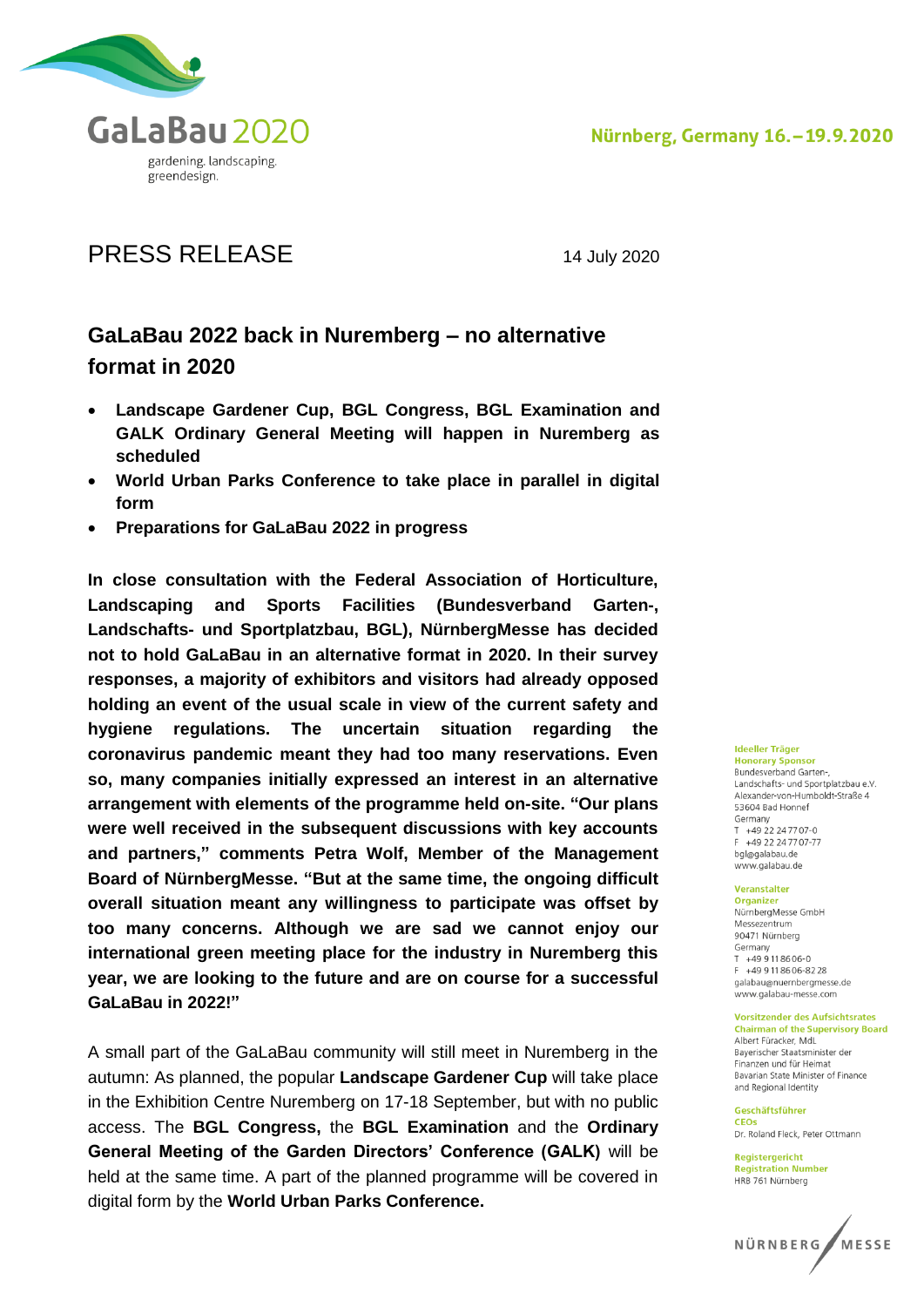"Without the active support of the industry, we cannot carry out our offer to hold a range of efficient, compact, outdoor and indoor programme points with exhibitor participation, such as the trade forums and product presentations," emphasizes Stefan Dittrich, Director GaLaBau at NürnbergMesse. "The volatile nature of the current situation requires us all to be extremely flexible. In addition to safety and the need to protect our exhibitors and visitors, we believe it important to hold an event only in accordance with the wishes of the sector – and that also applies to any alternative format."

BGL President Lutze von Wurmb adds: "It goes without saying that it is regrettable that, this year, GaLaBau will not be the platform for experiences and business that we are used to. For the up-and-coming landscape gardeners, however, we are pleased that their professional competition can go ahead. We will also be able to welcome our members to the BGL Congress and the BGL Examination at the Exhibition Centre Nuremberg under the current safety and hygiene regulations, even if it unfortunately has to be without the vibrant setting of the trade fair itself!"

Wolf comments: "We give express thanks to BGL as our honorary sponsor, to our exhibitors and to the Exhibition Advisory Board for being prepared to discuss alternative options with us. This candid and constructive exchange emphasizes the fact that the GaLaBau sector can still pull together in times of crisis. As an experience fair, GaLaBau draws its vitality from live demonstrations, competitions and the opportunity to touch and try out machines, devices and materials. We therefore firmly believe that nothing can take the place of personal contact, and that when the crisis is over, GaLaBau will retain its position as the leading international trade fair for the planning, construction and maintenance of urban green and open spaces, sports fields, golf courses and playground design. We are already looking forward to seeing everyone here in Nuremberg again in 2022."

### **Save the Date – Focus on GaLaBau 2022**

GaLaBau will resume its normal sequence at the Exhibition Centre Nuremberg on 14-17 September 2022. The preparations are already in progress, and exhibitors will be able to register from the beginning of 2021.